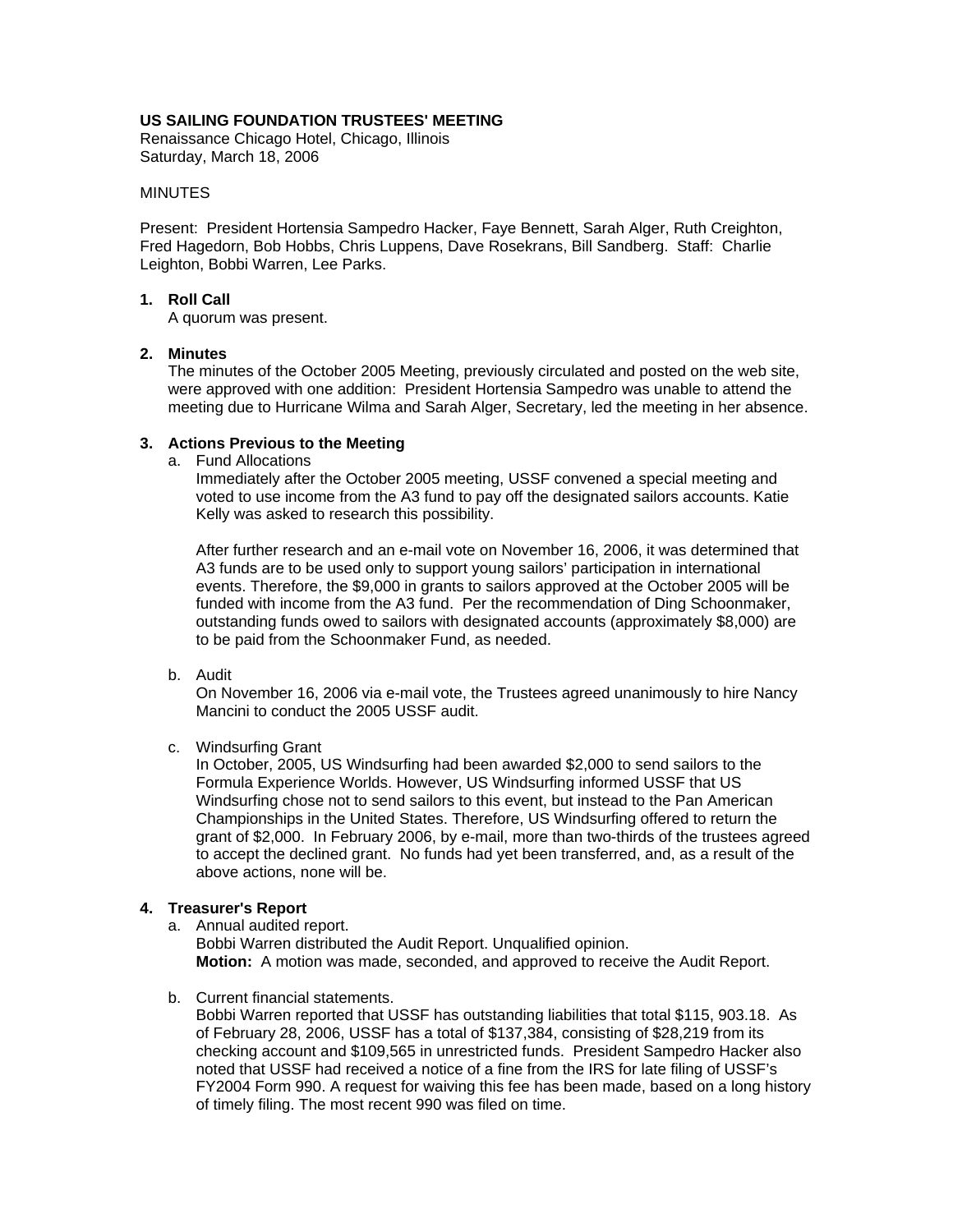- c. Checking accounts, broker account and investment accounts. Lisa Griffith and Bobbi Warren will work on updating account signatories.
- d. Bicentennial Century Fund. As of December 31, 2005, the balance of the Bicentennial Fund is \$1,138.

## **3. Administrator's Report**

a. Designated Accounts – status.

In Katie Kelly's absence, President Sampedro Hacker read from the administrator's report, previously sent by Katie Kelly via e-mail to all the trustees and incorporated herewith by reference. As of February 28, 2006, the Foundation supported 28 designated sailors' accounts. Each athlete has been notified that accounts will be closed at the end of September 2006.

b. In addition, Katie Kelly noted that the IT staff is focused on building the database infrastructure, and therefore will be unavailable for web projects until the database project is completed. As web liaison, Chris Luppens will continue to make content changes to the USSF website.

# **4. General Fund Programs**

- a. March 2005 Additional Requests.
	- Lee Parks reported that two grant requests were submitted. Susan Epstein spoke requesting support for an athlete who has qualified to compete at the 2006 ISAF Women's Match Racing World Championship being held in Denmark. Susan Daly spoke on behalf of team racing's request for support of two additional teams (of the now four teams) who have qualified to attend the 2006 ISAF World Sailing Games.

## **5. Fundraising**

Charlie Leighton reported that he currently sees three areas for fundraising:

- The Sailing Medallist program, seeking individual, larger gifts to support the Olympic Sailing Program and US SAILING operations
- Annual fund appeal to support US SAILING operations and priority areas
- Estate gifts, restricted funds, and endowments, which would be managed by USSF

In support of USSF and its mission, Charlie Leighton stated that US SAILING would

- provide up to \$5,000 in staff services to USSF on an annual basis;
- encourage anyone who expresses an interest in long-term commitments to think about USSF;
- add a check box on the annual fund appeal giving donors the option of directing funds for USSF support of one-design activities.

President Sampedro pointed out USSF's need to have operating funds for its administration.

## **Executive Session**

## **1. Grant Requests**

**Motion:** a motion was made, seconded, and approve to award a grant of \$2,000 for the US athlete competing at the 2006 ISAF Women's Matching Racing Championship. It was noted that the athlete seeking support, Betsy Allison, was not an employee of US SAILING at the time she qualified for the event.

## 2. **President's Repor**t

President Sampedro Hacker noted that in the last four years, USSF and US SAILING, working together, have been successful in reactivating fundraising. Having served for nearly